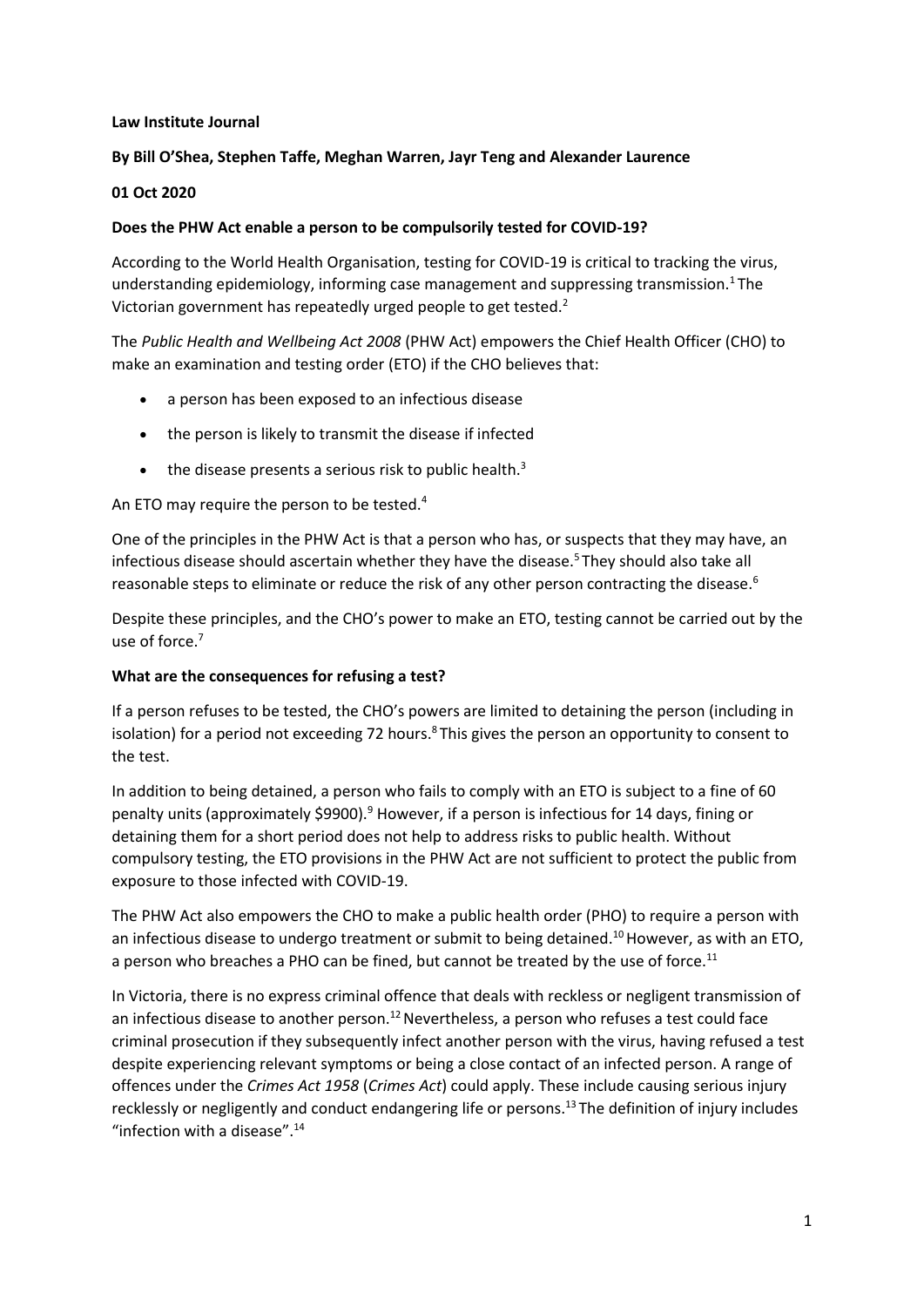In 2008, a Victorian man with an infectious disease was sentenced to prison after being found guilty under the *Crimes Act* of offences relating to infecting others with a disease.<sup>15</sup> The man had failed to comply with several orders issued under the *Health Act 1958*, <sup>16</sup> which were not sufficient to deter him.

Prosecution under the *Crimes Act* is not well-suited to dealing with large numbers of people who refuse to be tested and subsequently infect others. The process would be time-consuming for Victoria Police and too slow to address the immediate public health risk. Prosecution is also unlikely to result in more people agreeing to be tested. When testing is time critical during a pandemic, there should be a well-understood and easy-to-use process to compel testing. The inability to legally compel testing undermines the purpose of the PHW Act to protect public health and wellbeing in the midst of a pandemic.

# **Are there legislative precedents to compel testing?**

There are legislative precedents in Victoria for compelling a person to be examined or tested in circumstances where the person refuses or is unable to consent.

Under the *Mental Health Act 2014*, a person who appears to have a mental illness may be taken against their will to a designated mental health service to be compulsorily assessed.<sup>17</sup> Reasonable force may be used.<sup>18</sup> The legislative provisions are subject to various safeguards, including oversight by the Mental Health Tribunal and meeting relevant criteria.<sup>19</sup> Any compulsory assessment must be the least restrictive intervention available.<sup>20</sup> The objective is to protect the person and also the public.<sup>21</sup>

Under the *Severe Substance Dependence Treatment Act 2010*, a person can be compulsorily examined, with reasonable force, to determine whether or not the person should be detained and treated for a severe substance dependence.<sup>22</sup> There are various safeguards in the legislation, including oversight by the Magistrates' Court.<sup>23</sup>

Another legislative precedent is in the PHW Act, which enables a person to be compulsorily tested, with reasonable force, following an incident involving a "caregiver or custodian".<sup>24</sup> An example is where a paramedic or a health practitioner suffers a needlestick injury while carrying out their duties.

These examples should be contrasted with the PHW Act's provisions for testing a person who is subject to an ETO, where reasonable force cannot be used to test the person against their will.<sup>25</sup> This is despite the significant risks to the public, given the highly infectious nature of COVID-19. The PHW Act should be amended, with appropriate safeguards, to allow forced testing in certain circumstances during a pandemic. For example, the legislation could compel testing of employees (by force, if necessary) where there is an outbreak of the virus in their workplace.

#### **Does a State of Disaster declaration enable compulsory testing in a pandemic?**

On 2 August 2020, the Premier declared a State of Disaster throughout Victoria under s23(1) of the *Emergency Management Act 1986* (EM Act) due to the COVID-19 pandemic (the Declaration).

The Declaration gives the Police Minister broad powers to direct and coordinate the government's response to the pandemic.<sup>26</sup> Any direction given by the Police Minister to a government agency is required to be followed.<sup>27</sup> That direction will prevail over any other legislation.<sup>28</sup> The powers provided under the EM Act otherwise operate separately from the emergency powers of the CHO under the PHW Act.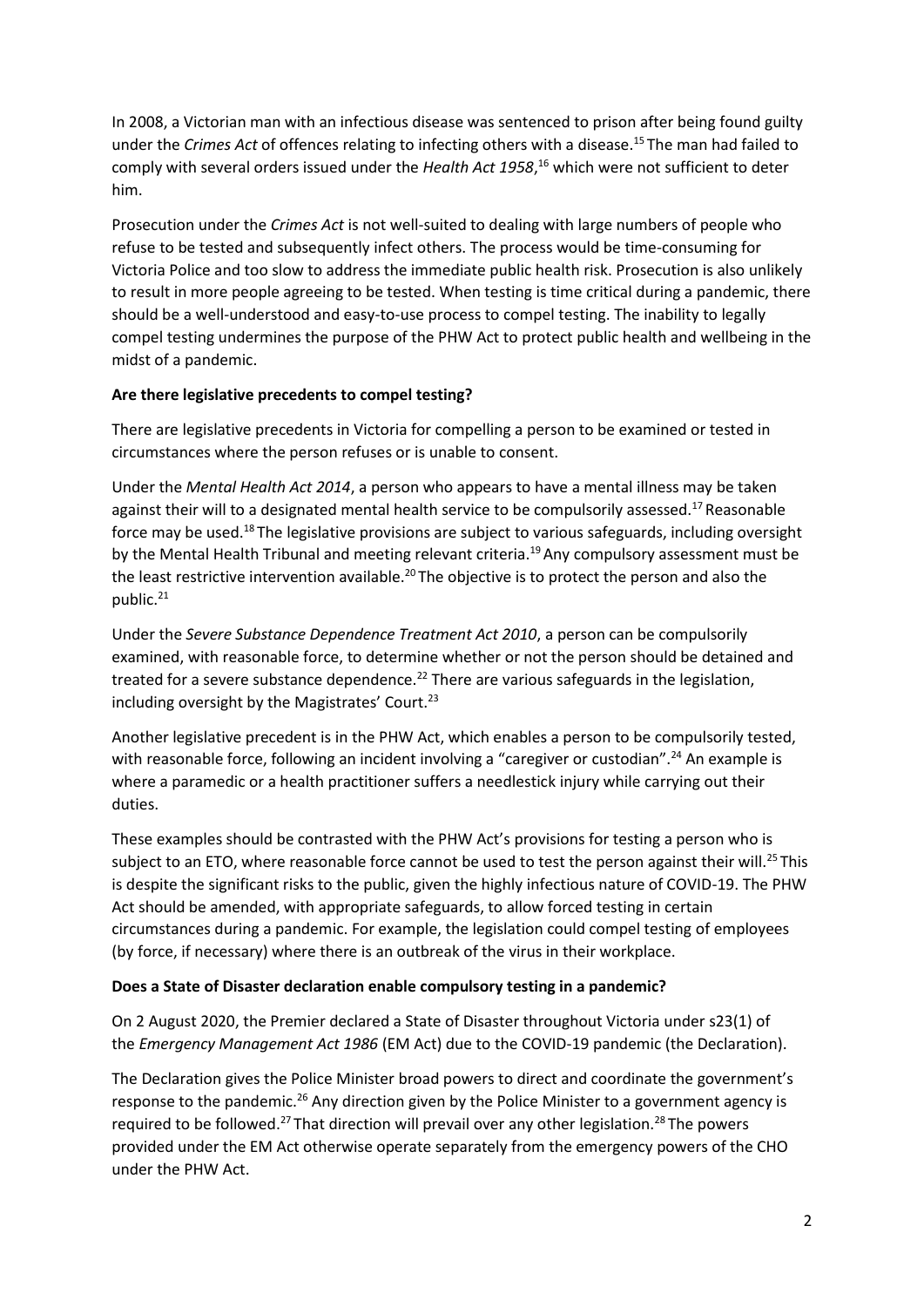It appears that these powers allow the Police Minister to implement widespread, compulsory COVID-19 testing, including by force, for the period the Declaration is in effect. However, the EM Act does not contain any specific provisions on testing for an infectious disease or relevant safeguards.

The powers conferred on the Police Minister might also prejudice a person's rights and interests. If the powers are exercised to compel compulsory testing, the exercise of the powers may, at a minimum, be subject to judicial review by the Supreme Court of Victoria. The exercise of these powers may also be restricted by constitutional limitations vested in the state.

If extensive powers are required to address public health risks during a pandemic, the powers should be contained in the PHW Act.

#### **Is compulsory testing and detention inconsistent with human rights?**

The use of compulsory testing and detention may limit certain rights and freedoms afforded to individuals under the *Charter of Human Rights and Responsibilities Act 2006* (Charter). For example, under s10 of the Charter, a person must not be subjected to medical or scientific experimentation or treatment without their full, free and informed consent. A provision for compulsory testing, when conducted against the person's wishes, may be inconsistent with this right. Section 12 of the Charter also provides for the right to freedom of movement which may conflict with the CHO's power to detain a person who refuses to be tested.

In a pandemic, temporary curtailment of these rights may be justified.<sup>29</sup> This is because the Charter also provides for the right to life.<sup>30</sup> The right to life should not be limited or curtailed in any circumstances. This is because Australia has ratified the International Covenant on Civil and Political Rights<sup>31</sup> which characterises the right to life as non-derogable.<sup>32</sup> This treaty imposes on public authorities a positive duty to promote life (and, therefore, health) at an individual and community level.<sup>33</sup> Those authorities also have a negative duty, which prevents them from intentionally depriving someone of life.<sup>34</sup> In a pandemic, the right to life helps justify compulsory testing, even if it curtails other rights and freedoms. This is because one of the main purposes of compulsory testing is to reduce the loss of life. Any curtailments of human rights should be legitimate, proportionate and a last resort.<sup>35</sup> They should also be constantly monitored to avoid abuses and circumstances where the curtailment of certain rights, in furtherance of protecting the right to life, has the opposite effect. For example, compulsory detention of an individual in a designated facility (such as a prison or a hotel) should not increase that person's risk of contracting COVID-19. If it did, this would be contrary to an individual's right to be treated humanely while their liberty is deprived.<sup>36</sup> If contracting the virus resulted in that individual's death, this would be contrary to their right to life.

The Charter, and the human rights it protects, are subservient to Parliament's overriding power. Parliament may expressly make legislation that is incompatible with the Charter or any provision of it, including any one or more of those rights. $37$ 

# **Is the PHW Act sufficient to deal with future pandemics?**

It is unlikely that the nature, scale and dynamic lethality of the COVID-19 pandemic was contemplated at the time the PHW Act was developed. Rather, its processes are suited to public health situations that are more manageable where there is less pressure to test thousands of people over a short period of time. Not every public health crisis will have the urgency or pressure of contagion that has been a feature of COVID-19.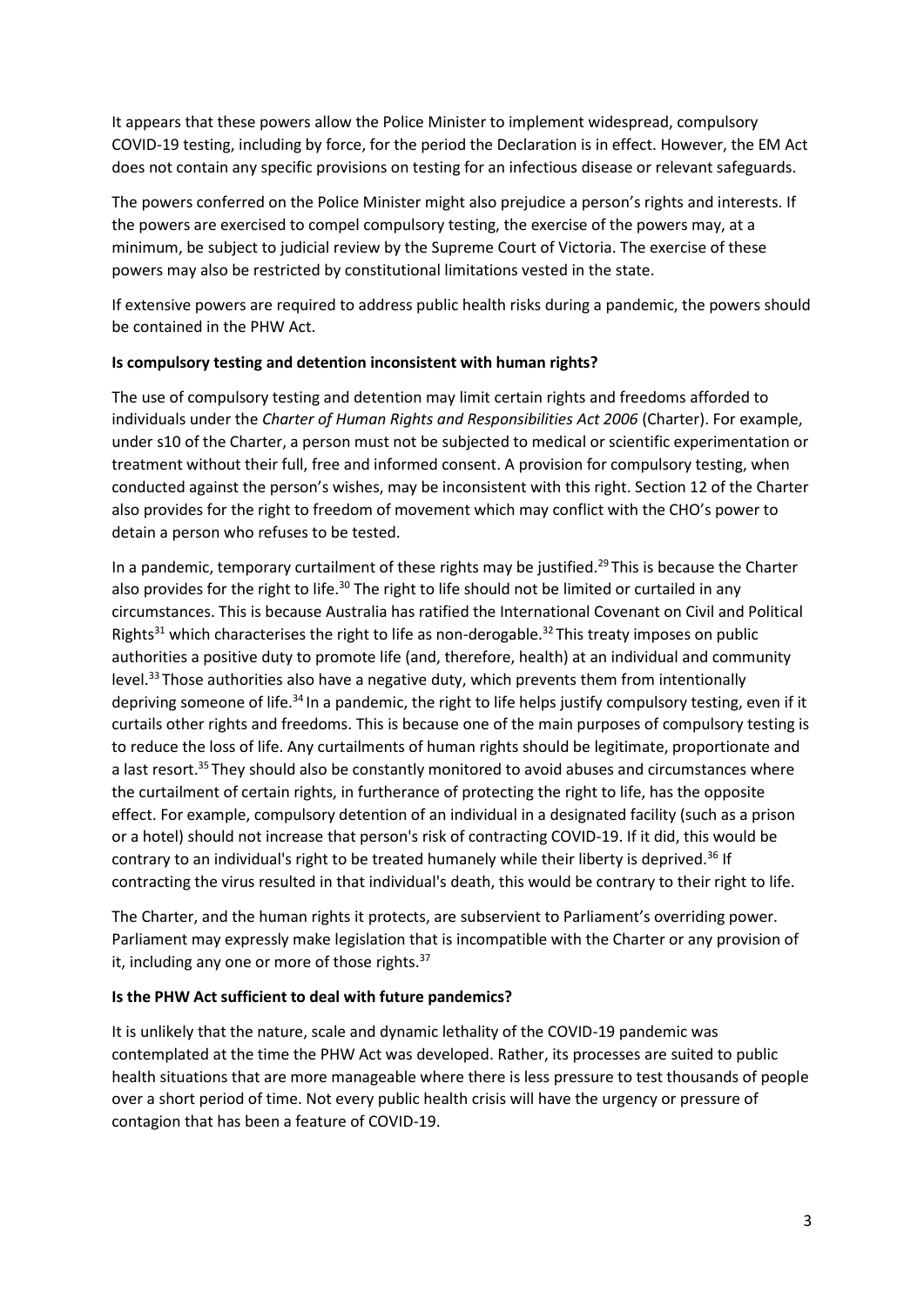While the PHW Act allows the CHO to make orders, its success has largely relied on the compliance of the Victorian community. Prior to COVID-19, the PHW Act had not been trialled on the community to determine what the key drivers were for compliance during a pandemic.

If Victoria is to adopt a long-term strategy for the management of future pandemics, it should include amendments to the PHW Act which reflect the lessons of managing COVID-19. The task for Parliament, therefore, will be balancing the need to "flatten the curve" with the preservation of human rights and freedoms. If rights and freedoms are to be curtailed, the amendments must justify the reasons for doing so.

#### **Conclusion**

During a pandemic, forced testing may be justified in certain circumstances, provided there are appropriate safeguards. In addition, there should be a longer period of compulsory detention for people who pose risks to public health. Amending the law would require consultation with key stakeholders and analysing the approaches of comparable jurisdictions within Australia and internationally. The Victorian Law Reform Commission is best suited for this task. ■

NB: At the date of printing, the [Victorian government announced its intention to enact a new law for](https://eur04.safelinks.protection.outlook.com/?url=https%3A%2F%2Fwww.theage.com.au%2Fnational%2Fvictoria%2Fpeople-who-refuse-to-self-isolate-could-be-detained-under-proposed-victorian-law-20200914-p55vm0.html%3Fbtis&data=02%7C01%7C%7Cc35b7c16b4cb4abf617508d858ef3c02%7C84df9e7fe9f640afb435aaaaaaaaaaaa%7C1%7C0%7C637357131822554981&sdata=HfPxTbqVwvjkgP8pJaD%2FvHQFBC%2Blu3Q2paTtygvfME0%3D&reserved=0)  [compulsory detention of people who refuse to self-isolate](https://eur04.safelinks.protection.outlook.com/?url=https%3A%2F%2Fwww.theage.com.au%2Fnational%2Fvictoria%2Fpeople-who-refuse-to-self-isolate-could-be-detained-under-proposed-victorian-law-20200914-p55vm0.html%3Fbtis&data=02%7C01%7C%7Cc35b7c16b4cb4abf617508d858ef3c02%7C84df9e7fe9f640afb435aaaaaaaaaaaa%7C1%7C0%7C637357131822554981&sdata=HfPxTbqVwvjkgP8pJaD%2FvHQFBC%2Blu3Q2paTtygvfME0%3D&reserved=0) (see COVID-19 Omnibus (Emergency Measures) and Other Acts Amendment Bill 2020).

**Bill O'Shea AM** is chair of the LIV Elder Law Committee and a former LIV president. **Stephen Taffe** is an experienced health lawyer and chair of the LIV Health Law Committee. **Meghan Warren** is a lawyer admitted in Australia and the United States, a principal at Burke & Associates Lawyers and an LIV Council member. **Jayr Teng** is a reader at the Victorian Bar and a member of the LIV Health Law Committee. **Alexander Laurence** is a paralegal for the LIV's Disability, Elder and Health Law Section and research assistant at Melbourne Law School.

- 1. World Health Organisation, *Laboratory Testing Strategy Recommendations for COVID-19: Interim Guidance* (21 March 2020) 1 [<https://www.who.int/publications/i/item/laboratory](https://www.who.int/publications/i/item/laboratory-testing-strategy-recommendations-for-covid-19-interim-guidance)[testing-strategy-recommendations-for-covid-19-interim-guidance>](https://www.who.int/publications/i/item/laboratory-testing-strategy-recommendations-for-covid-19-interim-guidance).
- 2. ABC, "Victorian Premier Daniel Andrews urges everybody to do their bit to help lower case numbers in latest coronavirus update", (23 July 2020) <[https://www.abc.net.au/news/2020-](https://www.abc.net.au/news/2020-07-23/daniel-andrews-press-conference-latest-coronavirus-update/12484334) [07-23/daniel-andrews-press-conference-latest-coronavirus-update/12484334>](https://www.abc.net.au/news/2020-07-23/daniel-andrews-press-conference-latest-coronavirus-update/12484334).
- 3. *Public Health and Wellbeing Act 2008* (Vic), s113.
- 4. Note 3 above, s113(3).
- 5. Note 3 above, s111(c)(i).
- 6. Note 3 above, s111(c)(ii).
- 7. Note 3 above, s123(2).
- 8. Note 3 above, s113(3)(c).
- 9. Note 3 above, s116.
- 10. Note 3 above, s117.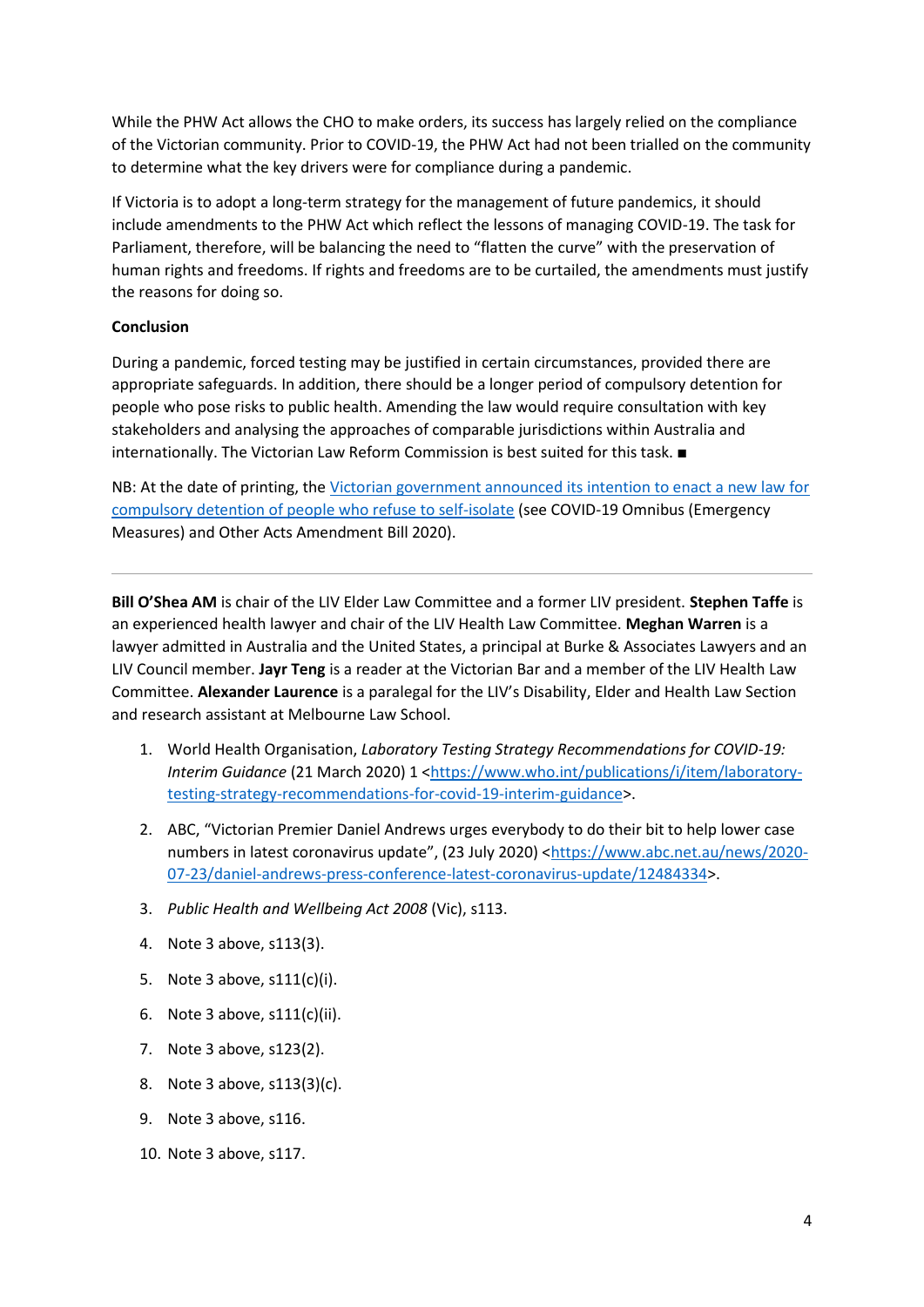- 11. Note 3 above, ss117(3)(i) and 123(2).
- 12. The offence of intentionally infecting another person with a "very serious disease", defined to mean HIV, was repealed by the *Crimes Amendment (Repeal of Section 19A) Act 2015* (Vic).
- 13. *Crimes Act 1958* (Vic) ss17, 22, 23 and 24. See also: Raphael de Vietri and Felicity Gerry QC, "A Quick Reference Guide for Criminal Lawyers in Victoria: Emergency and Public Order Legislation in Victoria During the COVID-19 Pandemic", (22 March 2020) 12.
- 14. *Crimes Act*, s15.
- 15. *Neal v The Queen* [2011] VSCA 172, at [3]. The defendant was re-sentenced at [111].
- 16. Note 15 above, at [7].
- 17. *Mental Health Act 2014* (Vic) s353(2).
- 18. Note 17 above, s353(4).
- 19. Note 17 above, ss153 and 29.
- 20. Note 17 above, s29(d).
- 21. Note 17 above, s29(b)(ii).
- 22. *Severe Substance Dependence Treatment Act 2010* (Vic), s13(3).
- 23. Note 22 above, Part 2.
- 24. Note 3 above, s134.
- 25. Note 3 above, s123(2).
- 26. *Emergency Management Act 1986* (Vic) s24.
- 27. Note 26 above, s24(3)(a).
- 28. Note 26 above, s24(3)(b).
- 29. *Charter of Human Rights and Responsibilities Act 2006* (Vic), s7(2).
- 30. Note 29 above, s9.
- 31. *International Covenant on Civil and Political Rights*, opened for signature 16 December 1966, 999 UNTS 171 (entered into force 23 March 1976).
- 32. Note 31 above, articles 4 and 6.
- 33. Human Rights Committee, General Committee No.36 on article 6 of the *International Covenant on Civil and Political Rights*, adopted at the 124th session (8 October to 2 November 2018).
- 34. Note 33 above.
- 35. Note 29 above, s7(2).
- 36. Note 29 above, s22.
- 37. Note 29 above, s31.